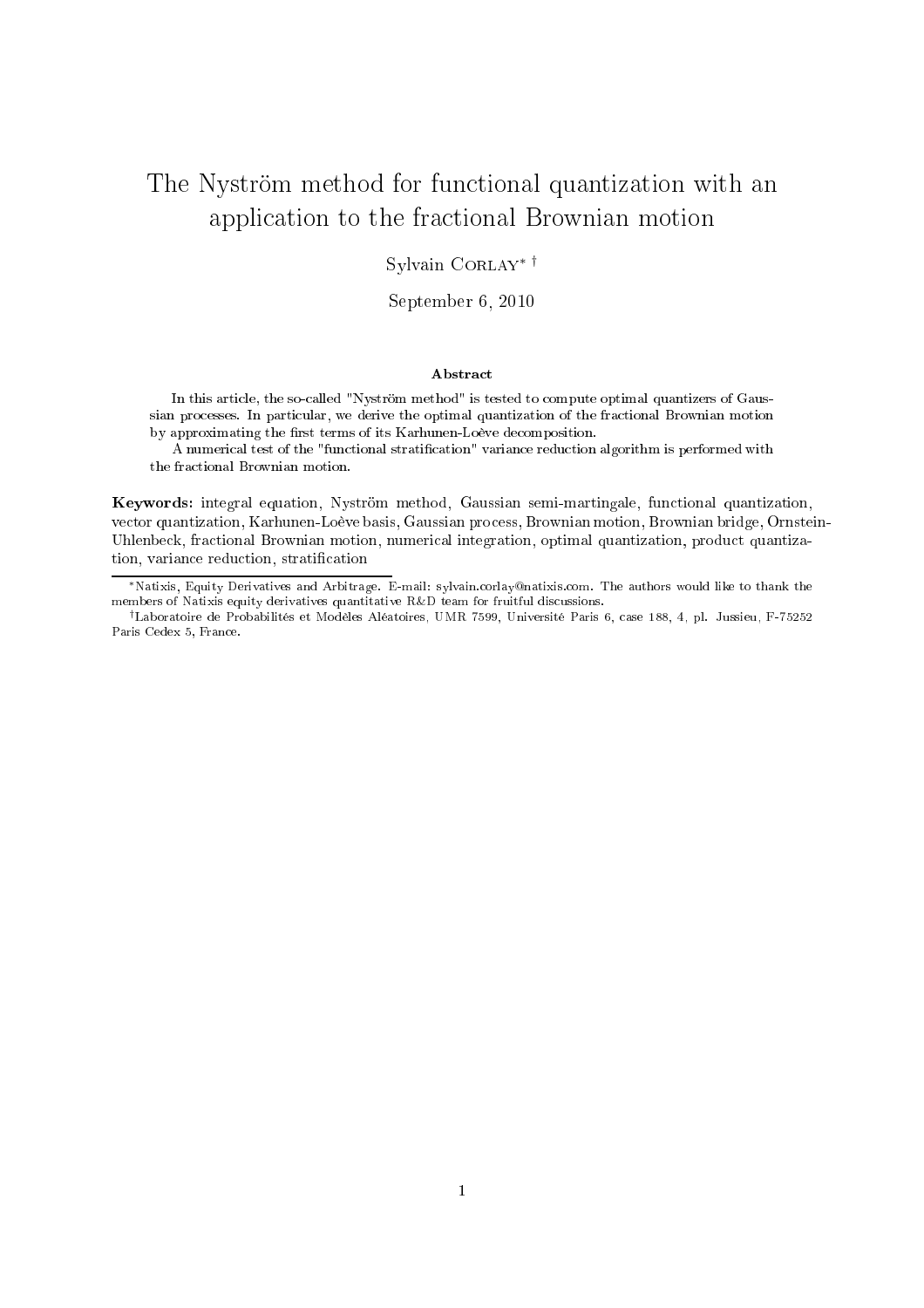# **Introduction**

Let  $(\Omega, \mathcal{A}, \mathbb{P})$  be probability space, and E a reflexive Banach space. The norm on E is denoted | |.

The quantization of a random variable  $X$ , taking its values in  $E$  consists in its approximation by a random variable Y taking finitely many values. The resulting error of this discretization is the  $L^p$ norm of  $|X - Y|$ . Minimizing this error, with a fixed maximum cardinal of  $Y(\Omega)$  yields the following minimization problem:

$$
\min\left\{ \|X - Y\|_p, Y : \Omega \to E \text{ measurable }, \text{card}(Y(\Omega)) \le N \right\}. \tag{1}
$$

This problem, was first considered for signal transmission and compression issues. More recently, quantization has been introduced in numerical probability, to devise quadrature methods [16], solving multidimensional stochastic control problems  $[2]$  and for variance reduction  $[4]$ . Since the 2000's, the infinite dimensional setting has been investigated from both theoretical an numerical viewpoint, especially in the quadratic case [12]. One elementary property of a  $L^2$  optimal quantizer is the stationarity:  $\mathbb{E}[X|Y] = Y$ .

If X is a bi-measurable stochastic process on  $[0,T]$  verifying  $\int_0^T \mathbb{E}[|X_t|^2]dt < \infty$ , it can be considered as a random variable valued in the Hilbert space  $H = L^2([0,T])$ . In [12], it is shown that in the centered Gaussian case, linear subspaces  $U$  of  $H$  spanned by N-stationary quantizers correspond to principal components of  $X$ , in other words, are spanned by eigenvectors of the covariance operator of  $X$ . Thus, the quantization consists first in exploiting its Karhunen-Loève decomposition  $(e_n^X, \lambda_n^X)_{n\geq 1}$ .

If  $d^X(N)$  is the dimension of the subspace of  $L^2([0,T])$  spanned by  $Y(\Omega)$ , the quantization error  $e<sub>N</sub>(Y)$  writes

$$
e_N(X)^2 = \sum_{j \ge m+1} \lambda_j^X + e_N\left(\bigotimes_{j=1}^m \mathcal{N}(0, \lambda_j^X)\right)^2 \text{ for } m \ge d_N(X). \tag{2}
$$

$$
e_N(X)^2 < \sum_{j \ge m+1} \lambda_j^X + e_N \left( \bigotimes_{j=1}^m \mathcal{N}(0, \lambda_j^X) \right)^2 \text{ for } 1 \le m < d_N(X). \tag{3}
$$

The decomposition is first truncated at a fixed order m and then the  $\mathbb{R}^m$ -value Gaussian vector constituted of the m first coordinates of the process on its Karhunen-Loève decomposition is quantized. To reach optimal quantization, we have both to determine the optimal rank of truncation  $d^X(N)$  (the quantization dimension) and to determine the optimal  $d$ quantization dimension) and to determine the optimal  $d^X(N)$ -dimensional Gaussian quantizer corresponding to the rst to the rst to the rst to the rst to the rst to the rst to the rst to the rst to the rst to  $d^X$  $\bigotimes^{\mathfrak{c}_1(N)}$  $\oint_{j=1}^{\infty} \mathcal{N}(0, \lambda_j^X)$ . Usual examples of such processes are the standard Brownian motion on  $[0, T]$ , the standard Brownian bridge on  $[0, T]$ , the fractional Brownian motion and the fra
tional Ornstein-Uhlenbe
k pro
ess.

We can also choose to use a product quantization of  $\bigotimes^m$  $\bigotimes_{j=1} \mathcal{N}(0, \lambda_j^X)$ . The product quantization is the contracting products of the specifical quantizers of the standard contractions on version distributions.  $\mathcal{N}(0, \lambda_i^X)_{1 \leq i \leq d^X(N)}$ . In the case of independent marginals, this yields a stationary quantizer. One advantage of this method is that the one-dimensional Gaussian quantization is a fast pro
edure. Newton-Raphson methods converge very fast to the optimal quantization (see [18]). Moreover, a sharply optimized database of quantizers of standard univariate and multivariate Gaussian distributions is available on the web site www.quantize.maths-fi.com [19] for download. Still, we have to determine quantization size on each dimension to obtain optimal product quantization. In this case, the minimization of the distorsion (2) omes to:

$$
\min \left\{ \sum_{n=1}^{d} \lambda_n^X \min_{\mathbb{R}^{N_n}} \|\xi - \tilde{\xi}^{(N_n)}\|_2^2 + \sum_{n \ge d+1} \lambda_n^X, N_1 \times \dots \times N_d \le N, d \ge 1 \right\}.
$$
 (4)

A solution of (4) is alled an optimal K-L produ
t quantizer. This problem an be solved by the "blind optimization pro
edure", whi
h onsists in omputing the riterium for every possible de
omposition  $N_1 \times \cdots \times N_d$  with  $N_1 \geq \cdots \geq N_d$ . The result of this procedure can be kept off-line for a future use.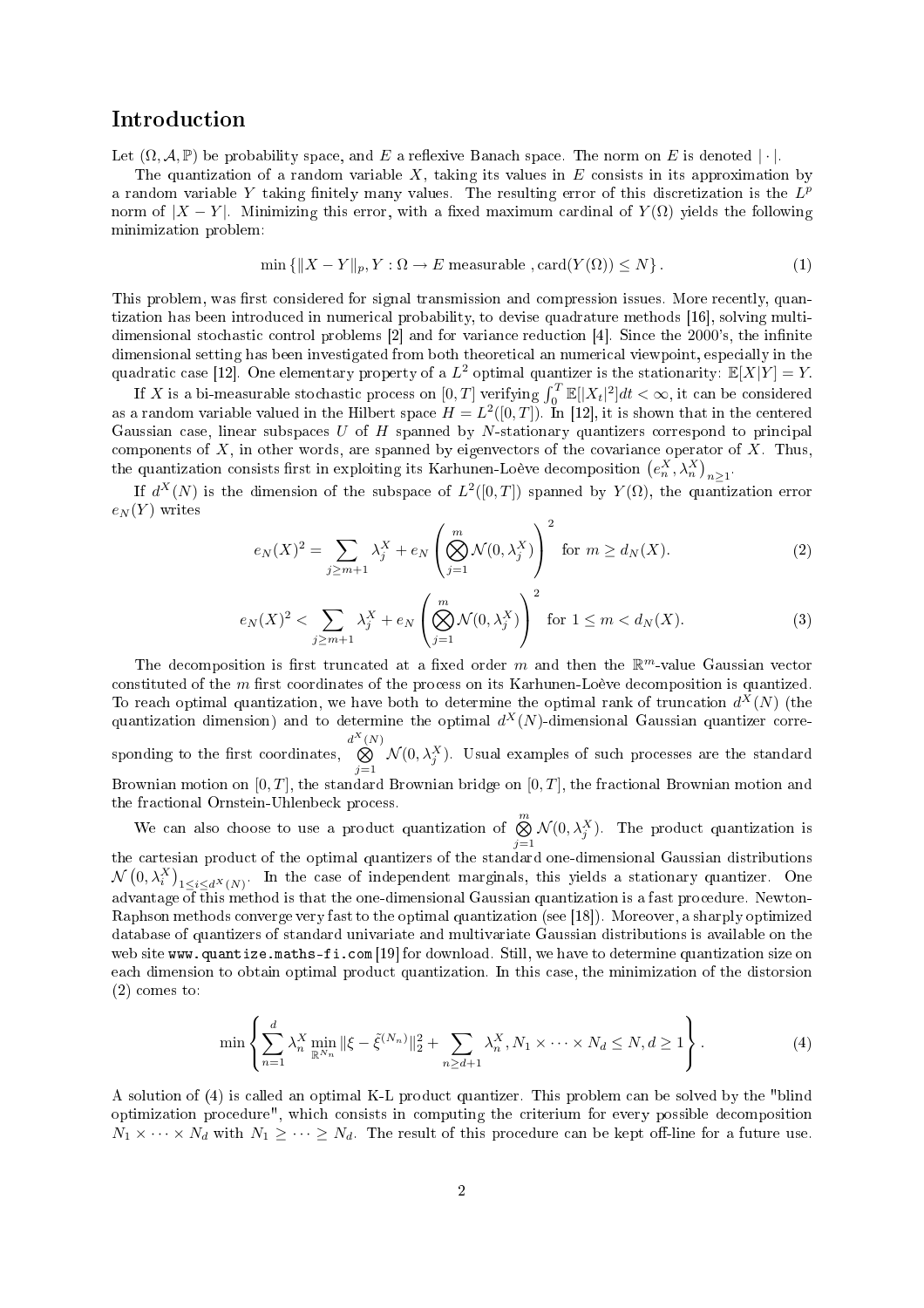Optimal de
ompositions for a wide range of values of N for both Brownian motion and Brownian bridge are available on the web site  $www.$  quantize.maths-fi.com [19].

In  $[12]$ , the rate of convergence to zero of the quantization error is investigated. A complete solution is provided for the case of Gaussian processes with regular varying eigenvalues. Rates of convergence are available for the above cited examples of Gaussian processes. The asymptotic of the quantization dimension  $d^X(N)$  are investigated in [13]. The following theorem combines these results:

**Theorem 0.1** (Functional quantization asymptotics). Let X be a centered Gaussian process on  $[0, T]$ with Karhunen-Loève system  $(e_n^X, \lambda_n^X)_{n\geq 1}$ . Let  $(Y_N)_{N\geq 1}$  be a sequence of quadratic optimal N-quantizers for  $X$ . We assume that

$$
\lambda_n^X \sim \frac{\kappa}{n^b} \text{ as } n \to \infty \quad (b > 1).
$$

We have:

•  $\text{span}(Y_N(\Omega)) = \text{span}\left\{e_1^X, \cdots, e_{d^X(N)}^X\right\}$  and  $d^X(N) = \Omega(\log N)$ . •  $e_N(X) = \|X - Y_N\|_2 \sim \sqrt{\kappa} \sqrt{b^b (b-1)^{-1}} (2 \log N)^{-\frac{b-1}{2}}$ 

A conjecture is  $d^X(N) \sim \frac{2}{b} \log(N)$ .

It is shown in [12] that the Karhunen-Loève eigenvalues of the fractional Brownian motion,  $(\lambda_n^{B^H})_{n\geq 1}$ verify

$$
\lambda_n^{B^H} \sim \frac{1}{n^{2H+1}}
$$
 as  $n \to \infty$ ,

thus the fractional Brownian motion satifies the hypothesis of theorem 0.1.

In a constructive viewpoint, the numerical computation of the optimal quantization or the optimal product quantization requires a numerical evaluation of the Karhunen-Loève eigenfunctions and eigenvalues, at least the very first terms. (As seen in theorem 0.1, the quantization dimension of usual Gaussian is small. For instance, the quantization dimension  $d^W(N)$  of the Brownian motion with  $N = 10000$  is 9.) The Karhunen-Loève decomposition of some usual Gaussian processes have a closed-form expression. It is the ase of the standard Brownian motion, the Brownian bridge and the Ornstein-Uhlenbe
k pro
ess. (The special case of the Ornstein-Uhlenbeck process is derived in [4]).

1. The Brownian motion  $(W_t)_{t \in [0,T]},$ 

$$
e_n^W(t) := \sqrt{\frac{2}{T}} \sin\left(\pi (n - 1/2) \frac{t}{T}\right), \qquad \lambda_n^W := \left(\frac{T}{\pi (n - 1/2)}\right)^2, \quad n \ge 1.
$$
 (5)

2. The Brownian bridge on  $[0, T]$ ,

$$
e_n^B(t) := \sqrt{\frac{2}{T}} \sin\left(\pi n \frac{t}{T}\right), \qquad \lambda_n^B := \left(\frac{T}{\pi n}\right)^2, \quad n \ge 1.
$$
 (6)

3. The Ornstein-Uhlenbeck process on  $[0, T]$ , starting from 0, defined by the SDE  $dr_t = \theta(mu - r_t)dt + \sigma dW_t$ , with  $\sigma \geq 0$ ,  $\theta > 0$  and W a standard Brownian motion on [0, T].

$$
e_n^{OU}(t) := \left(\frac{1}{\sqrt{\frac{T}{2} - \frac{\sin(2\omega_{\lambda_n} T)}{4\omega_{\lambda_n}}}}\right) \sin(\omega_{\lambda_n} t), \qquad \lambda_n^{OU} := \frac{\sigma^2}{\omega_{\lambda_n}^2 + \theta^2}, \quad n \ge 1,
$$
 (7)

where  $\omega_{\lambda_n}$  are the (sorted) strictly positive solutions of the equation

$$
\theta \sin(\omega_{\lambda_n} T) + \omega_{\lambda_n} \cos(\omega_{\lambda_n} T) = 0.
$$

4. The stationary Ornstein-Uhlenbeck process on [0, T], defined by the same SDE with  $r_0 \sim \mathcal{N}(0, \sigma_0)$ .

$$
e_n^{OU}(t) := C_n \left( \omega_{\lambda_n} \cos(\omega_{\lambda_n} t) + \theta \sin(\omega_{\lambda_n} t) \right), \qquad \lambda_n^{OU} := \frac{\sigma^2}{\omega_{\lambda_n}^2 + \theta^2}, \quad n \ge 1,
$$
 (8)

where  $\omega_{\lambda_n}$  are the (sorted) strictly positive solutions of the equation

$$
2\theta\omega\cos(\omega_{\lambda_n}T) + (\theta^2 - \omega_{\lambda_n}^2)\sin(\omega_{\lambda_n}T) = 0,
$$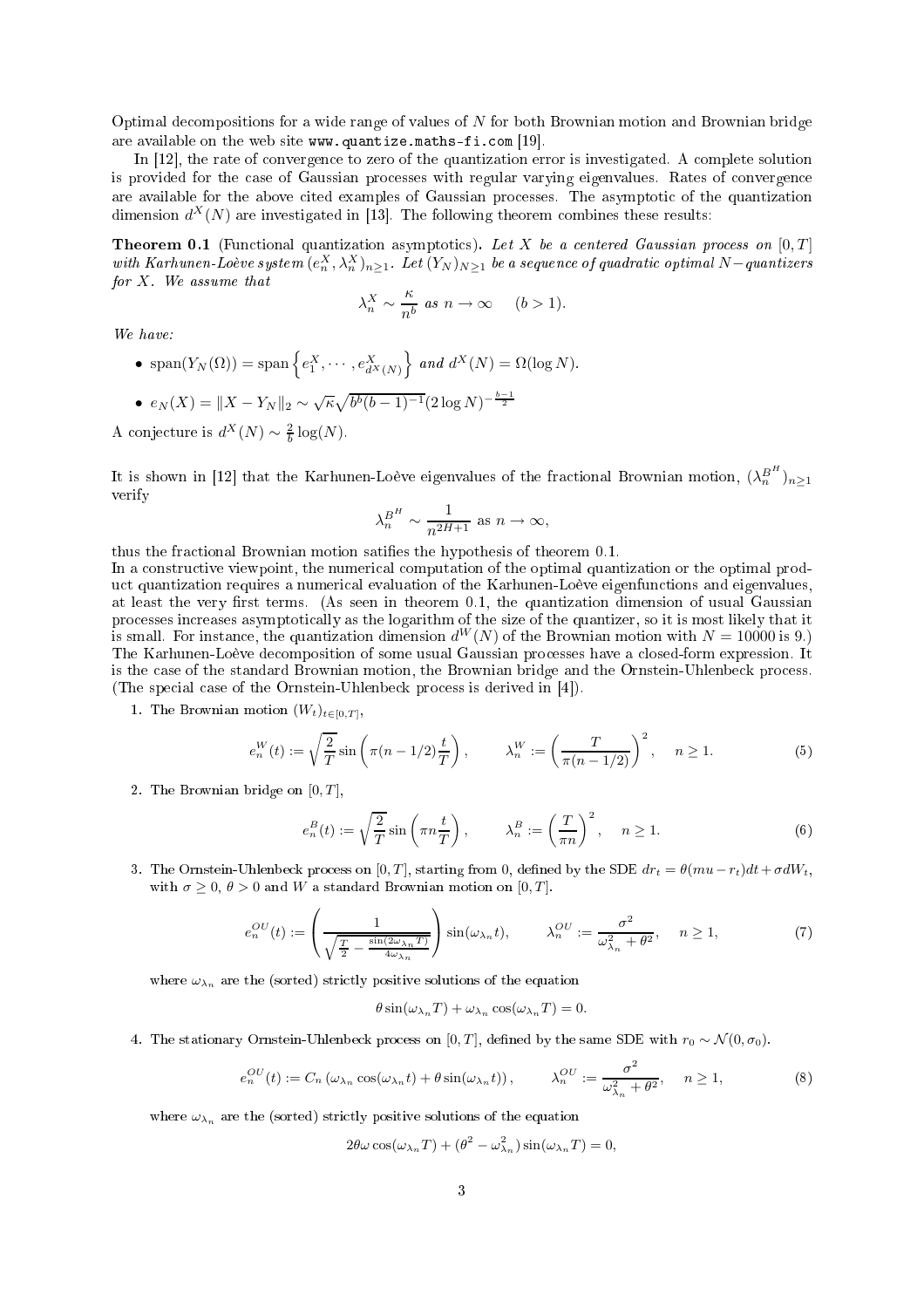and

$$
\frac{1}{C_n^2} = \frac{\theta}{2} \left( 1 - \cos(2\omega_{\lambda_n} T) \right) + \frac{\omega_{\lambda_n}}{2} \left( T + \frac{\sin(2\omega_{\lambda_n} T)}{2\omega_{\lambda_n}} \right) + \frac{\theta^2}{2} \left( T - \frac{\sin(2\omega_{\lambda_n} T)}{2\omega_{\lambda_n}} \right)
$$

.

In a more general setting, we do not have a closed-form expression for the Karhunen-Loève decomposition. For instan
e, as far as we know, the K-L expansion of the fra
tional Brownian motion is not known. Hence, a numerical method to evaluate first Karhunen-Loève eigenfunctions is the "missing link" on the path to the constructive optimal quantization of more Gaussian processes.

However, we an derive rate-optimal quantization of Gaussian pro
esses using other series expansions as proposed by Luschgy and Pages in  $[14, 17]$ . In this setting, the case of the fractional Brownian motion can be derived using a rate-optimal series expansion proved by Dzhaparidze and van Zanten in [7, 8]. Other constructive approaches for functional quantization are proposed by Wilbertz in [21].

In this article, we experiment the so-called "Nyström method" [1, 5, 20] for approximating the solution of the functional eigenvalue problem which defines the Karhunen-Loève decomposition. First, we compare the result of the the numerical method with the closed-forms available for the Brownian motion, the Brownian bridge and the Ornstein-Uhlenbeck process. Then, the special case of the functional quantization of the fra
tional Brownian motion is handled.

Fun
tional quantization of Gaussian pro
esses have numerous appli
ations in numeri
al probability. In [4], a variance reduction method based on the functional quantization of a Gaussian process was proposed. This method can be seen as a "Guided Monte-Carlo simulation" (see figure 8). Still, it was only applicable with Gaussian processes for which we could have a numerical evaluation of the Karhunen-Loève eigenfunctions. Such a variance reduction method would be of high interest in Monte-Carlo simulations implying the fractional Brownian motion because its simulation schemes have a high omplexity.

Subsequently, we test this "functional stratification" variance reduction algorithm in option pricing problems within the fractional Brownian motion's counterpart of the classical Black and Scholes model. First, the case of a Vanilla option is benchmarked with the closed-form expression available in this case. Then the case of discrete barrier options is tested.

## <sup>1</sup> The Nyström method

Let X be a bi-measurable Gaussian stochastic process on [0, T] defined on the probability space  $(\Omega, \mathcal{A}, \mathbb{P})$ . We assume that  $\int_{[0,T]} \mathbb{E}[X_s^2]ds < \infty$ . Let us denote  $\Gamma_X(t,s)$  the covariance function of X defined by  $\Gamma_X(t,s) = \text{cov}(X_t, X_s)$ . The covariance operator  $C_X$  of X is defined by  $C_X f = \int_{[0,T]} \Gamma_X(\cdot, s) f(s) dt$ . It is a symmetric positive trace class operator on  $L^2[0,T]$ . The Karhunen-Loève basis associated with X, denoted  $(e_n^X)_{n\geq 1}$  is the Hilbert basis of  $L^2[0,T]$  constituted with eigenvectors of  $C_X$  with decreasing eigenvalues. Now, we aim to solve numerically the eigenvalue problem

$$
\int_0^T \Gamma_X(\cdot, s) f_k(s) ds = \lambda_k f_k, \quad k \ge 1.
$$
\n(9)

The Nyström method requires the choice of some quadrature rule  $\int_0^T f(s)ds \sim \sum_{i=1}^n$  $\sum_{i=1}^{\infty} w_j f(s_j)$ .  $(w_j)_{1 \leq j \leq n}$  is the sequence of the weights of the quadrature rule, while  $(s_j)_{1\leq j\leq n}$  are the abscissas where f is evaluated. If we introdu
e this quadrature rule in equation (9), we get

$$
\sum_{j=1}^{n} w_j \Gamma_X(t, s_j) f_k(s_j) = \lambda_k f_k(t) \qquad t \in [0, T].
$$
\n(10)

Evaluating equation (10) at the quadrature points yields

$$
\sum_{j=1}^{n} w_j \Gamma_X(t_i, s_j) f_k(s_j) = \lambda_k f_k(t_i) \qquad i \in \{1, \cdots, n\}.
$$
 (11)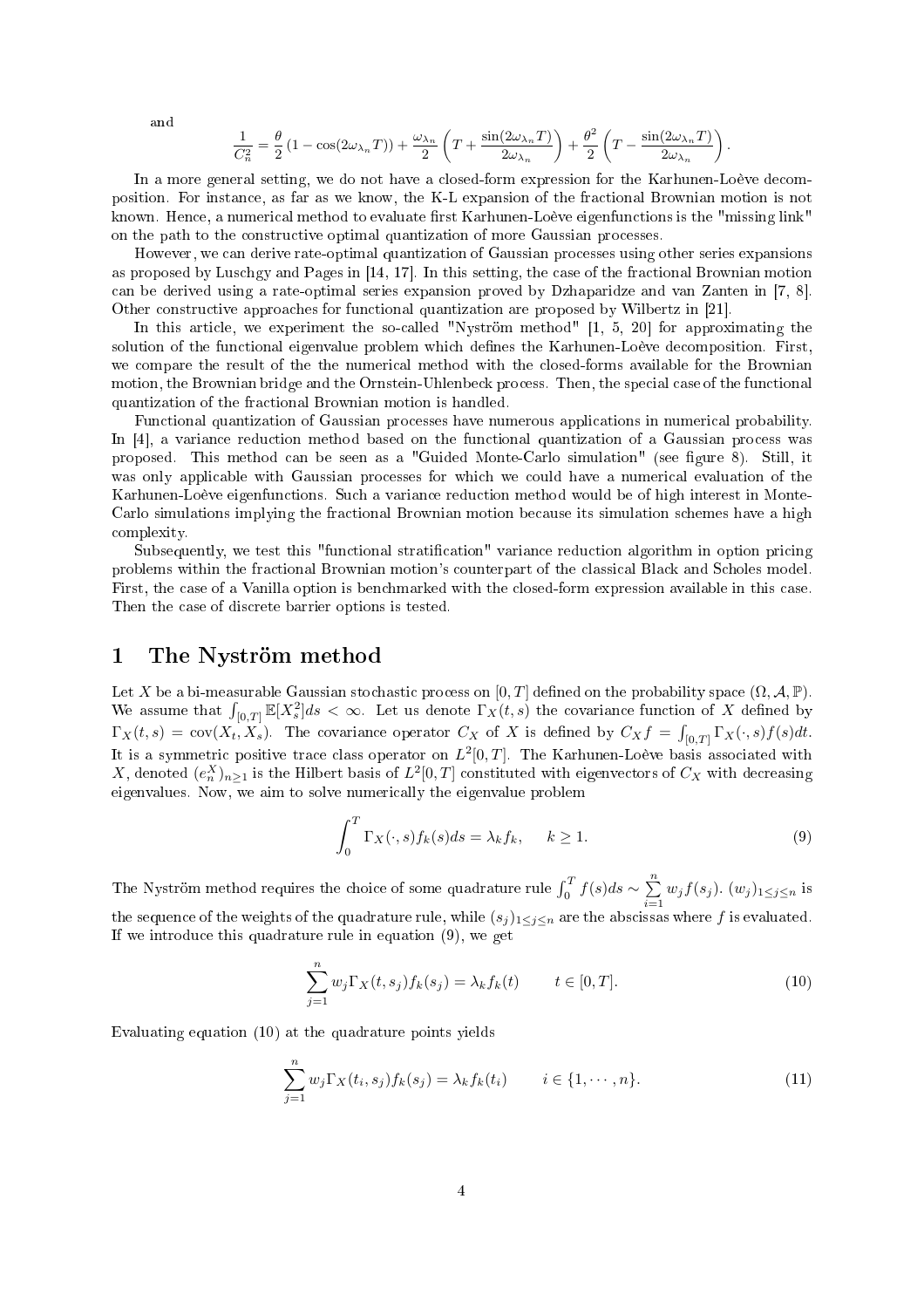Let  $f$  be the vector  $\sqrt{ }$  $\overline{ }$  $f_k(t_1)$  $f_k(t_n)$  $\setminus$ ,  $((K_{ij}))_{1\leq i,j\leq n}$  the matrix  $((\Gamma_X(t_i,s_j)))_{1\leq i,j\leq n}$ ,  $\lambda = (\text{diag}(\lambda_k))_{k=1\cdots n}$ 

and define  $\tilde K_{ij} = K_{ij} w_j.$  Then the eigenvalue problem becomes

$$
\tilde{K}f = \lambda f. \tag{12}
$$

Hence, within this approximation, the functional eigenvalue problem turns into a matrix eigenvalue problem. As K is a covariance matrix, it is symmetric. However, since the weights are not equal for most quadrature rules, the matrix K is not symmetric. As outlined in [20], numerical methods for matrix orthogonalization are much simpler in the symmetric case. As a consequence, we should restore the symmetry if possible. The method proposed in  $[20]$  is the following:

We define the diagonal matrix  $D = diag(w_j)$  and its square root  $D^{1/2} = diag(\sqrt{w_j})$ . Then equation (12) be
omes

$$
K \cdot D \cdot f = \lambda f. \tag{13}
$$

Multiplying by  $D^{1/2}$ , we get

$$
\left(D^{1/2} \cdot K \cdot D^{1/2}\right) \cdot h = \lambda h, \quad \text{where} \quad h = D^{1/2} \cdot f. \tag{14}
$$

Equation (14) is now in the form of a symmetric eigenvalue problem. For square-integrable kernels (we stand in this ase), this provides a good approximation of the n highest eigenvalues.

### 1.1 Choi
e of the quadrature method

Classical numerical methods for real symmetric matrix diagonalization are

- The Jacobi transformation for symmetric diagonalization.
- A tridiagonalization (by Givens or Householder reduction) followed by a QL algorithm with implicit shifts.

All these numerical methods have a  $O(n^3)$  complexity. As a consequence, the natural choice for the quadrature method would be the highest order possible (A high order Bode's formula, or a Gaussian quadrature).

However as pointed out in [11], the Nyström method associated with the trapezoidal integration rule admits an asymptotic error expansion in even powers of the step sizes as soon as the covariance function is differentiable (or continuous and piecewise differentiable). As a consequence, instead of using the high order integration rule, we prefer to use a Richardson-Romberg extrapolation on the result of the whole procedure with the trapezoidal quadrature formula. We could reach an accuracy which approaches the machine roundoff error on the first eigenvalues when we benchmark this method on the Brownian motion, the Brownian bridge or the Ornstein-Uhlenbe
k pro
ess. Another argument for the trapezoidal rule is that we en
ountered some small instabilities on the eigenfun
tion evaluation when using higher order s
hemes.

#### 1.2 Choi
e of the interpolation method

The natural choice is to use equation (10) as an interpolation method for evaluating  $f_k$ ,

$$
f_k(t) = \frac{1}{\lambda_k} \sum_{j=1}^n w_j K(t, s_j) f_k(s_j).
$$
 (15)

The same Richardson-Romberg extrapolation can be performed between the values of  $\sum_{n=1}^n$  $\sum_{j=1} w_j K(t, s_j) f_k(s_j)$ with the different orders  $n$  to compute this integral. The result is then divided by the extrapolated value of  $\lambda_k$ 

A remark on the interpolation method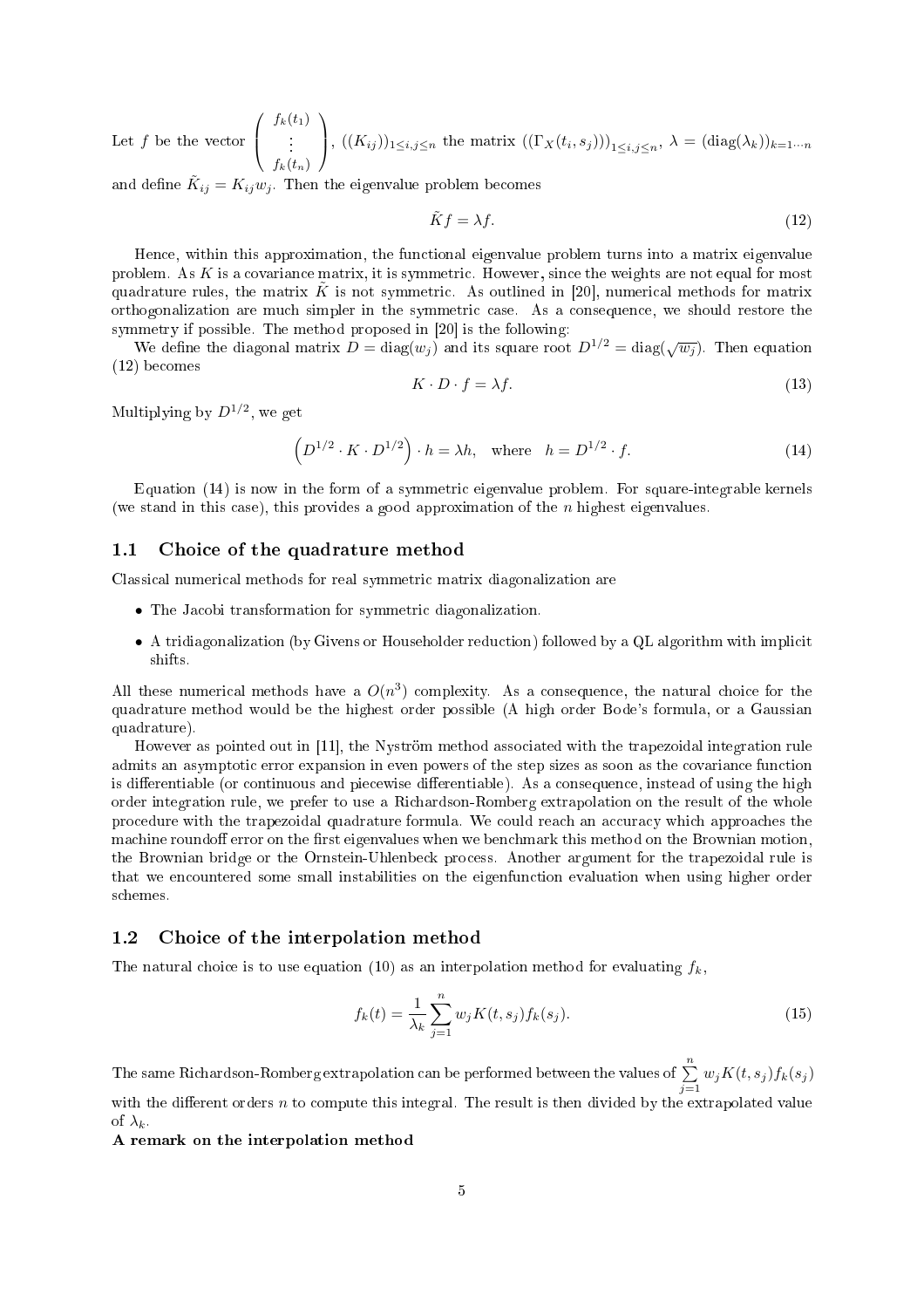One purpose of the quantization of a Gaussian process  $X$ , is to perform a quantization of a diffusion with respect  $X$ , as soon as such a stochastic integral can be defined. We can obtain a quantizer of the diffusion by inserting the quantizer of the Gaussian process in the diffusion equation written in the Stratonovich sense. The most accomplished study on this subject is [15]. In this case, we may also need a numeri
al approximation of the time-derivative of the eigenfun
tion in the Karhunen-Loève decomposition. This work is mostly specific to the Brownian motion but main results remain valid for ontinuous semi-martingales that satisfy the Kolmogorov riteria as the Brownian bridge and Ornstein-Uhlenbeck processes.

Still, a future work could be to extend these results to diffusions with respect to the fractional Brownian motion and other related processes. If  $\Gamma_X$  is (weakly) differentiable, a natural evaluation method for the derivative would be  $f'_k(t) = \frac{1}{\lambda_k} \sum_{i=1}^n$  $\sum_{j=1} w_j \partial_1 \Gamma_X(t, s_j) f_k(s_j).$ 

One problem is that this method yields an irregular derivative. For example, this yields a piecewise constant derivative in the case of the Brownian motion. This causes instabilities problems when using Runge-Kutta integration methods for ordinary differential equations, which rely on the regularity of the onsidered Cau
hy problem.

As a onsequen
e, a more regular interpolation method an give more satisfa
tory results when dealing with diffusions. (Spline or rational interpolation methods for instance.)

# <sup>2</sup> Ben
hmark on known Karhunen-Loève expansions

In this section, we compare the numerical results obtained with the Nyström methods in cases where we have closed-form expression of the Karhunen-Loève expansion. The multi-steps Richardson-Romberg extrapolation onsists in using the asymptoti error estimate of the method

$$
V = u_n + \frac{K_1}{n^2} + \frac{K_2}{n^4} + \dots + O\left(\frac{1}{n^{2p}}\right).
$$

Writing this expression for p different values of n allows us to solve a  $p \times p$  linear system to nullify the  $p-1$  first orders of convergence. The three-steps Richardson-Romberg extrapolation with  $n = p$ ,  $n = l$ and  $n = k$  gives the following solution :

$$
\frac{U_k k^4 (m^2 - l^2) + U_l l^4 (k^2 - m^2) + U_m m^4 (l^2 - k^2)}{(m^2 - l^2)(l^2 m^2 + k^4 - m^2 k^2 - l^2 k^2)}.
$$

This result is naturally invariant by any permutation of the coefficients  $(k, m, l)$ . We experienced less a

urate results when using higher order Ri
hardson-Romberg extrapolation, so we will settle for a three-steps extrapolation.

#### 2.1 Eigenvalues accuracy

In tables 1 and 2, Karhunen-Loève eigenvalues of the Brownian motion and of the Brownian bridge on  $[0, 1]$  are reported. Table 3 deals with the stationary Ornstein-Uhlenbeck on  $[0, 1]$  defined by the SDE

$$
dr_t = -\theta r_t dt + \sigma dW_t, \qquad r_0 \sim \mathcal{N}\left(0, \frac{1}{2}\right). \tag{16}
$$

First column gives the theoretical value given by the closed-form. Following columns give the value computed with the Nyström method with a regular step size with 25, 50 and 100 points. Last column gives the absolute error of a 3 steps Richardson-Romberg extrapolation method between  $n = 25$ ,  $n = 50$ and  $n = 100$ .

With regard to the above numerical results, Nyström method yields a satisfactory accuracy for performing fun
tional quantization of these pro
esses.

## 2.2 Eigenfunctions accuracy

We now compare the closed-form expression of the eigenfunction with the approximation obtained by "Richardson-Romberg extrapolated trapezoidal Nyström method". In table 4, we report the highest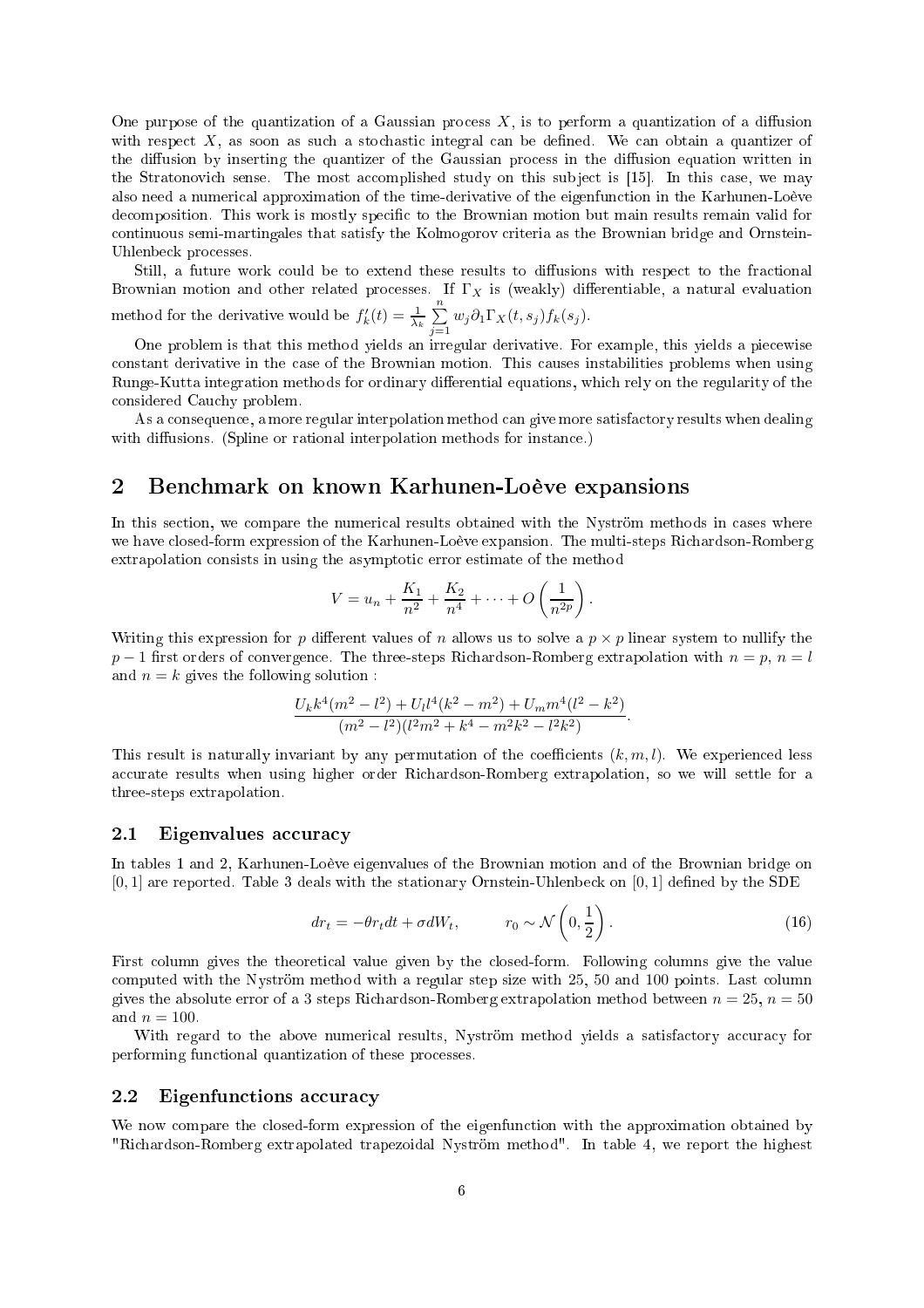|               | Trapezoidal   | Trapezoidal   | Trapezoidal   | Trapezoidal Nyström            |
|---------------|---------------|---------------|---------------|--------------------------------|
| Closed-form   | Nyström       | Nyström       | Nyström       | $25-50-100$ Richardson-Romberg |
|               | 25 points     | 50 points     | 100 points    | absolute error                 |
| 0.405284735   | 0.405418094   | 0.405318070   | 0.405293068   | $6.3727e - 14$                 |
| 0.0450316372  | 0.0451652077  | 0.0450649853  | 0.0450399714  | $5.2269e - 12$                 |
| 0.0162113894  | 0.0163453833  | 0.0162447639  | 0.0162197259  | $4.0448e - 11$                 |
| 0.00827111703 | 0.00840574996 | 0.00830453112 | 0.00827945541 | $1.5607e - 10$                 |
| 0.00500351524 | 0.00513900777 | 0.00503698224 | 0.00501185691 | $4.2896e - 10$                 |

Figure 1: Record of the 5 highest eigenvalues of the Karhunen-Loève decomposition of the Brownian motion.

|               | Trapezoidal   | Trapezoidal   | Trapezoidal   | Trapezoidal Nyström            |
|---------------|---------------|---------------|---------------|--------------------------------|
| Closed-form   | Nyström       | Nyström       | Nyström       | $25-50-100$ Richardson-Romberg |
|               | 25 points     | 50 points     | 100 points    | absolute error                 |
| 0.101321184   | 0.101454622   | 0.101354524   | 0.101329517   | $1.0314e - 12$                 |
| 0.0253302959  | 0.0254640514  | 0.0253636556  | 0.0253386309  | $1.6540e - 11$                 |
| 0.0112579093  | 0.0113921955  | 0.0112913019  | 0.0112662463  | $8.4041e - 11$                 |
| 0.00633257398 | 0.00646760876 | 0.00636601285 | 0.00634091389 | $2.6697e - 10$                 |
| 0.00405284735 | 0.00418885438 | 0.00408634582 | 0.00406119097 | $6.5608e - 10$                 |

Figure 2: Record of the 5 highest eigenvalues of the Karhunen-Loève decomposition of the Brownian bridge.

|               | Trapezoidal   | Trapezoidal   | Trapezoidal   | Trapezoidal Nyström            |
|---------------|---------------|---------------|---------------|--------------------------------|
| Closed-form   | Nyström       | Nyström       | Nyström       | $25-50-100$ Richardson-Romberg |
|               | 25 points     | 50 points     | 100 points    | absolute error                 |
| 0.369405405   | 0.369395812   | 0.369403011   | 0.369404807   | $2.7645e - 13$                 |
| 0.0690018877  | 0.0690750142  | 0.0690201680  | 0.0690064577  | $2.0265e - 12$                 |
| 0.0225442436  | 0.0226553722  | 0.0225719721  | 0.0022551172  | $5.3713e - 12$                 |
| 0.0106644656  | 0.0107875835  | 0.0106950942  | 0.0106721134  | $5.8762e - 11$                 |
| 0.00613945693 | 0.00626790650 | 0.00617127881 | 0.00614739440 | $2.2151e - 10$                 |

Figure 3: Record of the 5 highest eigenvalues of the Karhunen-Loève decomposition of the stationary Ornstein-Uhlenbeck process defined by the SDE  $dr_t = -\theta r_t dt + \sigma dW_t$ ,  $r_0 \sim \mathcal{N}\left(0, \frac{1}{2}\right)$ .

absolute difference between the closed-form expression and the approximation on a 300 points regular mesh of  $[0, 1]$ . The tested cases are the Brownian motion, the Brownian bridge and the stationary Ornstein-Uhlenbeck process defined by the SDE (16) with  $\sigma = 1$  and  $\theta = 1$ .

# <sup>3</sup> Quantization of the fra
tional Brownian motion

The normalized fractional Brownian motion  $B<sup>H</sup>$ , is a centered Gaussian process on [0, T], which has the following covariance function:

$$
\Gamma_{B^H}(t,s) = \frac{1}{2} \left( |t|^{2H} + |s|^{2H} - |s - t|^{2H} \right),\tag{17}
$$

where  $H \in (0,1)$  is called the Hurst parameter. If  $H = \frac{1}{2}$  then the process is the standard Brownian motion.

A simple application of the Nyström method presented in section 1 produces regularly shaped functional quantizers of the fractional Brownian motion. In figure 5, a  $(5 \times 2 \times 2)$  – product quantizer of the fractional Brownian motion with 3 different values of the Hurst parameter is plotted.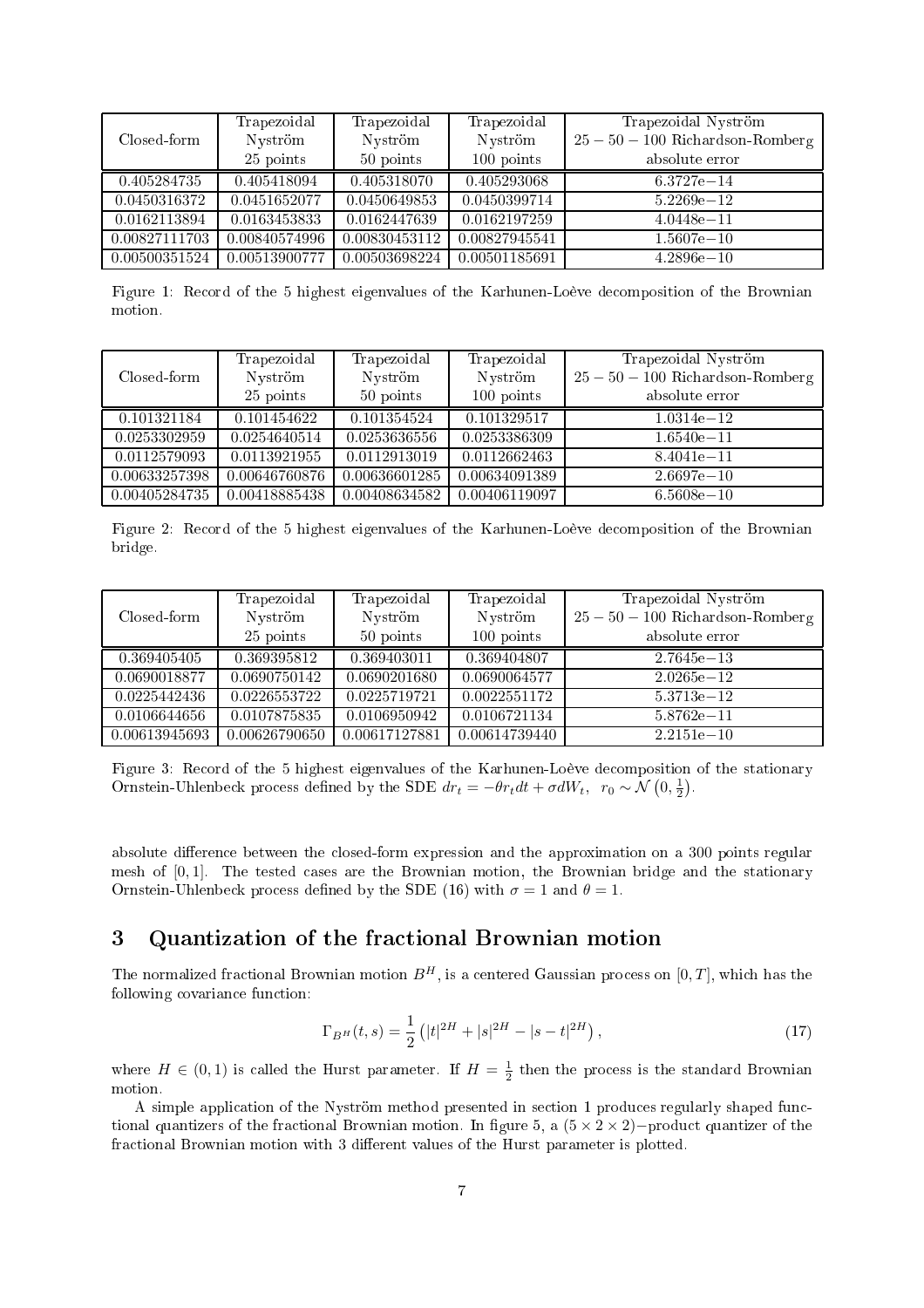| Richardson-Romberg<br>$50 - 100 - 200$<br>absolute error                                  | $e_1$         | $e_2$         | $e_3$         | $e_4$         | $e_5$         |
|-------------------------------------------------------------------------------------------|---------------|---------------|---------------|---------------|---------------|
| Standard<br>Brownian motion<br>on $[0,1]$                                                 | $3.8769e - 6$ | $3.4909e - 5$ | $9.6779e - 5$ | $1.9053e - 3$ | $3.1558e - 3$ |
| Standard<br>Brownian bridge<br>on $[0, 1]$                                                | $1.5505e - 5$ | $6.2096e - 5$ | $1.1398e - 3$ | $2.4863e - 3$ | $3.8531e - 3$ |
| Stationary Ornstein-Uhlenbeck<br>process on $[0,1]$<br>with $\sigma = 1$ and $\theta = 1$ | $3.2257e - 6$ | $2.1355e - 5$ | $6.8185e - 5$ | $1.4614e - 3$ | $2.5523e - 3$ |

Figure 4: Record of the biggest absolute error on the Karhunen-Loève eigenfunctions approximation by the Richardson-Romberg extrapolated trapezoidal Nyström method. The number of time steps used for the 3 steps interpolation are 50, 100 and 200. 300 equally spaced points on [0,1] were tested. Each olumn orresponds to one eigenfun
tion.



Figure 5:  $(5 \times 2 \times 2)$  – product quantizer of fractional Brownian motions on [0, 1] with Hurst exponent  $H = 0.3$  (left),  $H = 0.5$  (middle) and  $H = 0.7$  (right).

Still, for  $H < \frac{1}{2}$ , the covariance function of the fractional Brownian motion has singularities that break the onvergen
e of the trapezoidal integration rule in even powers of the step sizes. Indeed, the derivative of  $t \to \Gamma_{B^H}(t,s)$  has an infinite limit for  $t \to 0^+$  and for  $(t \to s^-$  or  $t \to s^+)$ . It breaks also the convergence of the whole associated Nyström method in even powers of the step sizes. In [1, 5, 20], methods to handle su
h boundary and diagonal singularities are proposed. We will deal with this in section 3.1

However, it is not the case for  $H \geq \frac{1}{2}$ , so that we can be confident in the results of this method in this case. In table 6, we report the 5 highest Karhunen-Loève eigenvalues of the fractional Brownian motion on [0, 1] with Hurst exponent  $H = 0.7$ . The number of time steps are 128, 256 and 512. Last column yields the orresponding three-steps Ri
hardson-Romberg extrapolation. All the omputation has been performed with an octuple precision floating point number implementation to increase the accuracy of the  $513 \times 513$ -matrix eigensystem computation. (Let us precise that in the case of the Brownian motion on [0, 1], when performing the same omputation, we get an absolute error smaller than 1e−15 for the five first eigenvalues.)

# 3.1 Kernel singularities when  $H < \frac{1}{2}$

As pointed out above, the covariance function of the fractional Brownian has a boundary singularity for  $t \to 0^+$  and a diagonal singularity. In this section, we will use classical methods to handle this kind of singularities. See  $[1, 5, 20]$  for a review of these method.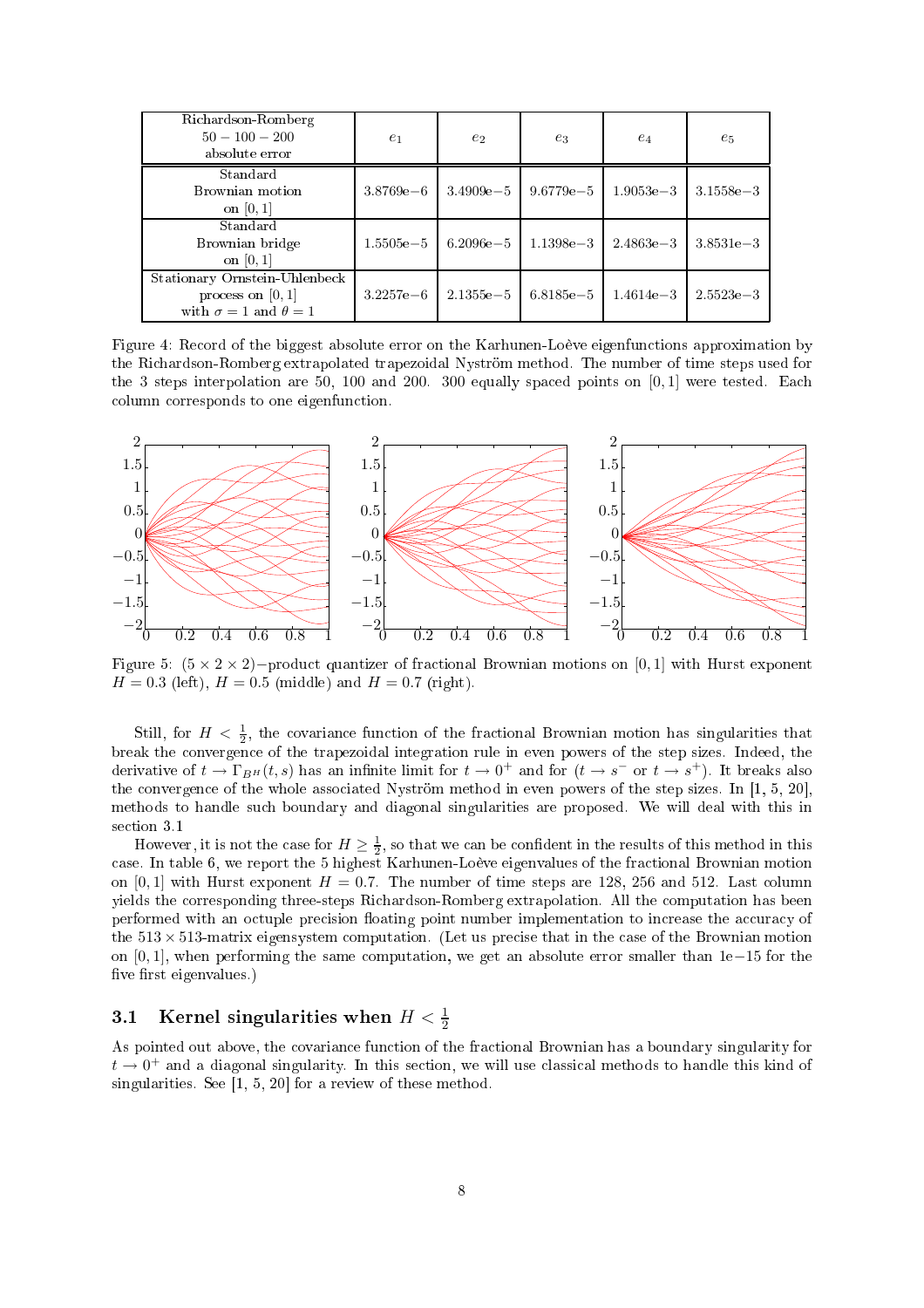| Trapezoidal   | Trapezoidal   | Trapezoidal   | Trapezoidal                      |
|---------------|---------------|---------------|----------------------------------|
| Nyström       | Nyström       | Nyström       | Nyström                          |
| 128 points    | 256 points    | 512 points    | $128-256-512$ Richardson-Romberg |
| 0.374536638   | 0.374533535   | 0.374532774   | 0.374532521757236                |
| 0.0250351543  | 0.0250343274  | 0.0250341354  | 0.0250340726875501               |
| 0.00728913038 | 0.00728860123 | 0.00728848368 | 0.0072884458064217               |
| 0.00322117252 | 0.00322075790 | 0.00322066901 | 0.0032206406932789               |
| 0.00176153269 | 0.00176116702 | 0.00176109039 | 0.00176106615722872              |

Figure 6: Record of the 5 highest eigenvalues of the fractional Brownian motion on [0,1] with Hurst exponent  $H = 0.7$ .

#### 3.1.1 Handling the boundary singularity

#### Change of variable

The singular behavior of the fractional Brownian motion's covariance function  $\Gamma_{B^H}$  defined in equation (17) can be removed by a change of variable. The change of variable  $u = t^{2H}$  and  $v = s^{2H}$  in integral (9) yields:  $\overline{a}$ 

$$
\int_0^{T^{2H}} \Gamma_{B^H} \left( u^{\frac{1}{2H}}, v^{\frac{1}{2H}} \right) f_k \left( v^{\frac{1}{2H}} \right) \frac{1}{2H} v^{\frac{1}{2H}-1} dv = \lambda_k f_k \left( u^{\frac{1}{2H}} \right). \tag{18}
$$

(The se
ond hange of variable is done to preserve the symmetry of the Kernel.) This omes to

$$
\int_0^{T^{2H}} \frac{1}{2} \left( |u| + |v| - |u^{\frac{1}{2H}} - v^{\frac{1}{2H}}|^{2H} \right) f_k \left( v^{\frac{1}{2H}} \right) \frac{1}{2H} v^{\frac{1}{2H} - 1} dv = \lambda_k f_k \left( u^{\frac{1}{2H}} \right). \tag{19}
$$

#### Quadrature rule on a single interval

We now derive a quadrature rule on  $[0,T]$  with respect to the weight function  $w(v) = \frac{1}{2H}v^{\frac{1}{2H}-1}$  $w(v) = \frac{1}{2H}v^{\alpha}$  with  $\alpha := \frac{1}{2H} - 1$ . The aim is to make the quadrature rule exact with affine functions as the trapezoidal quadrature rule is, in the case of an integration with a constant weight.

$$
\int_l^r \frac{1}{2H} x^{\alpha} (ax+b) dx = w_l(al+b) + w_r(ar+b) \quad \forall (a,b) \in \mathbb{R}^2.
$$

This yields

$$
\frac{1}{2H}\left(\frac{a}{\alpha+2}(r^{\alpha+2}-l^{\alpha+2})+\frac{b}{\alpha+1}(r^{\alpha+1}-l^{\alpha+1})\right)=a(w_l l+w_r r)+b(w_l+w_r)\quad \forall (a,b)\in\mathbb{R}^2.
$$

i.e.

$$
\left(\begin{array}{cc} l & r \\ 1 & 1 \end{array}\right) \left(\begin{array}{c} w_l \\ w_r \end{array}\right) = \left(\begin{array}{c} \frac{1}{2H} \frac{1}{\alpha+2} \left( r^{\alpha+2} - l^{\alpha+1} \right) \\ \frac{1}{2H} \frac{1}{\alpha+1} \left( r^{\alpha+1} - l^{\alpha+1} \right) \end{array}\right).
$$

The solution of the linear system is

$$
w_l = \frac{1}{2H} \frac{(\alpha+1)l^{\alpha+2} + r^{\alpha+2} - (\alpha+2)l^{\alpha+1}r}{(\alpha+1)(\alpha+2)(r-l)}, \qquad w_r = \frac{1}{2H} \frac{(\alpha+1)r^{\alpha+2} + l^{\alpha+2} - (\alpha+2)r^{\alpha+1}l}{(\alpha+1)(\alpha+2)(r-l)}.
$$

This is

$$
w_l = \frac{l^{\frac{1}{2H}+1} + 2Hr^{\frac{1}{2H}+1} - (2H+1)l^{\frac{1}{2H}}r}{(2H+1)(r-l)}, \qquad w_r = \frac{r^{\frac{1}{2H}+1} + 2Hl^{\frac{1}{2H}+1} - (2H+1)r^{\frac{1}{2H}}l}{(2H+1)(r-l)}.
$$

#### Quadrature rule for equally spa
ed abs
issas

Let us now consider the equally spaced abscissas points  $x_i = i\frac{T}{n}, i = 0, 1, \dots, n$ . We now use these weights n times to integrate on intervals  $(x_0^{2H}, x_1^{2H}), (x_1^{2H}, x_2^{2H}), \cdots, (x_{n-1}^{2H}, x_n^{2H})$  to obtain the extended rule of quadrature. The convergence rate of this method is the same as the trapezoidal rule.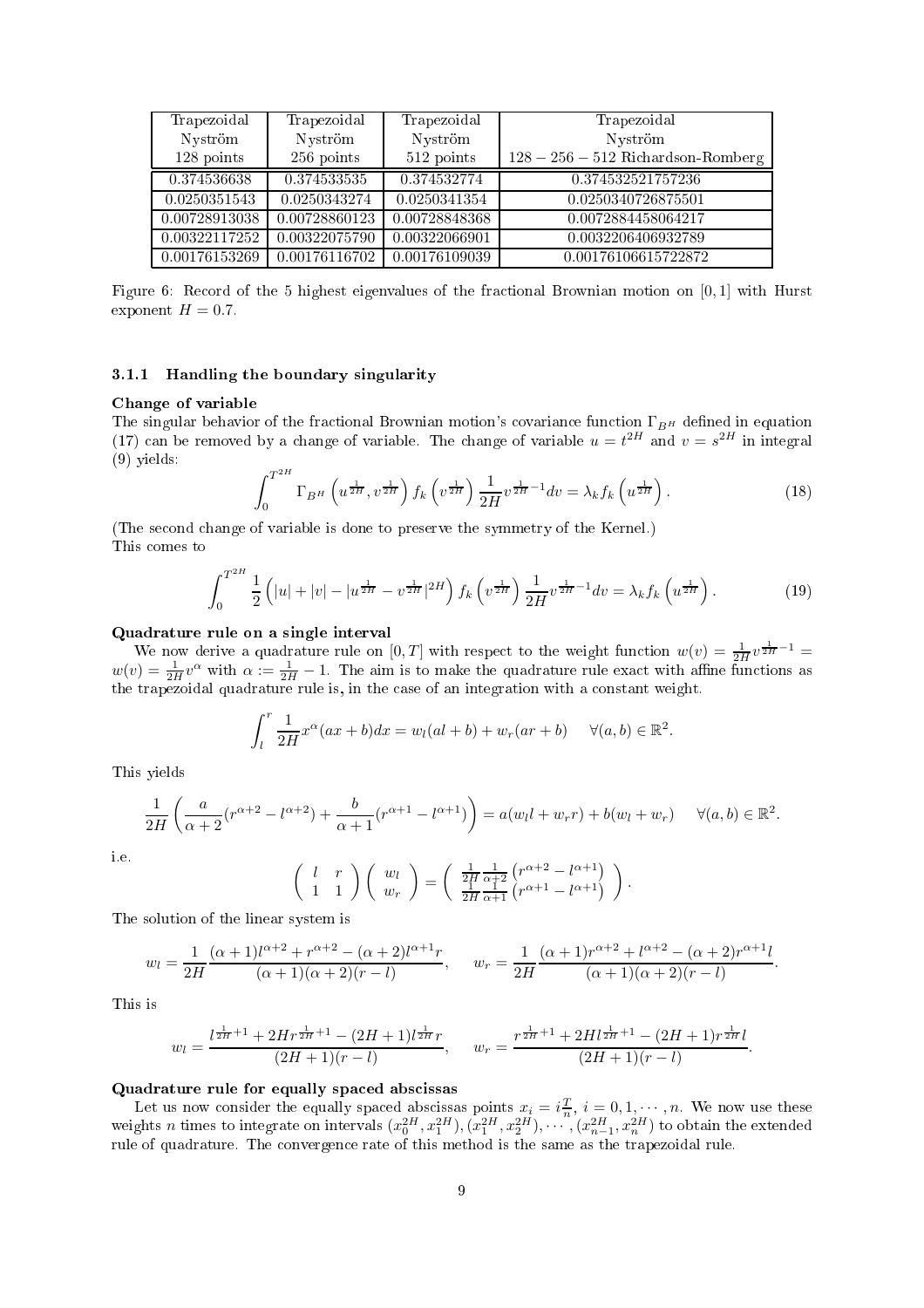#### 3.1.2 Handling the diagonal singularity

We now have to handle the diagonal singularity  $|u - v|^{2H}$  in equation (9). One classical method if to use the smoothness of the solution by *subtracting* of the *singularity*.

$$
\int_0^T \Gamma_{B^H}(t,s)f(s)ds = \int_0^T \Gamma_{B^H}(t,s) (f(s) - f(t)) ds + r(t)f(t),
$$

where  $r(t) = \int_0^T \Gamma_{B^H}(t, s) ds$ . The discretized eigenvalue problem is now transformed to

$$
\lambda_k f_k(t_i) = \sum_{j=1}^n w_j K_{ij} \left( f_k(t_j) - f_k(t_i) \right) + r(t_i) f_k(t_i)
$$
  
= 
$$
\sum_{j=1}^n w_j K_{ij} f_k(t_j) + \left( r(t_i) - \sum_{j=0}^n w_j K_{ij} \right) f_k(t_i).
$$
 (20)

We now define the diagonal matrix  $D = \text{diag}(w_i)_{1 \leq i \leq n}$  and  $D^{1/2} = \text{diag}(\sqrt{w_i})_{1 \leq i \leq n}$  as in section 1. Moreover, we denote  $\Delta = \text{diag}\left(r(t_i) - \sum_{i=1}^n r_i^2\right)$  $\sum_{j=0}^n w_j K_{ij}$  $1 \leq i \leq n$ Equation (20) writes

$$
\lambda_k f_k = K \cdot D f_k + \Delta f_k.
$$

Multiplying by  $D^{\frac{1}{2}}$  yields  $\lambda h = \left(D^{\frac{1}{2}} \cdot K \cdot D^{\frac{1}{2}} + \Delta\right)h$ , with  $h = D^{\frac{1}{2}}f$ . As a consequence, we obtain function  $r(t) = \int_0^T \Gamma_{BH}(t, s)ds$  is derived explicitly:

$$
r(t) = \frac{1}{2} \left( \frac{T^{2H+1} - u^{2H+1}}{2H+1} + u^{2H}T - \frac{(T-u)^{2H+1}}{2H+1} \right).
$$

## 3.1.3 Optimal quantization of the fra
tional Brownian motion

We now use this approximation of the Karhunen-Loève basis to perform an optimal quantization of the fra
tional Brownian motion with <sup>a</sup> 50-100-200 three-step Ri
hardson-Romberg extrapolated Nyström method.

In figure 7, we display the quadratic optimal  $N$ -quantizer of the fractional Brownian motion on [0, 1] with Hurst exponent  $H = 0.25$  and  $N = 20$ . In this case, the quantization dimension is 3.



Figure 7: Quadratic N-optimal quantizer of the fractional Brownian motion on  $[0,1]$  with Hurst's parameter  $H = 0.25$  and  $N = 20$ .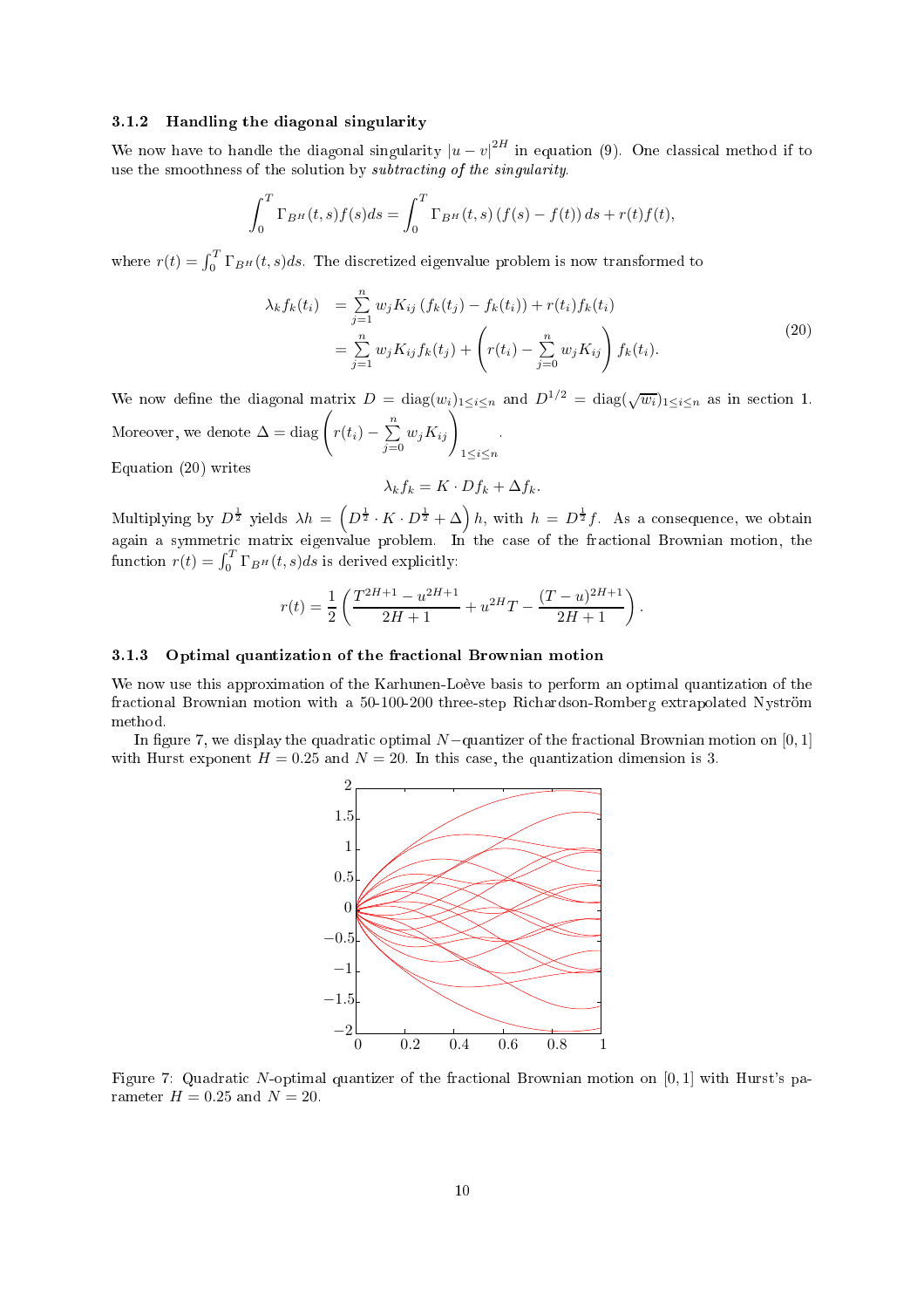#### Functional stratification of the fractional Brownian motion  $\overline{4}$

In this section, we experiment the functional quantization based stratified sampling algorithm proposed in  $[4]$  with the fractional Brownian motion.

#### Background on stratification  $4.1$

Let  $E$  be a separable Hilbert space. The idea of stratification is to localize the Monte-Carlo simulation on the elements of a measurable partition of the state space of a  $L^2$  random variable  $X: (\Omega, \mathcal{A}) \to (E, \varepsilon)$ .

- Let  $(A_i)_{i\in I}$  be a finite  $\varepsilon$ -measurable partition of a E. The sets  $A_i$  are called *strata*. Assume that the weights  $p_i = \mathbb{P}(X \in A_i)$  are known for  $i \in I$  and strictly positive.
- Let us define the collection of independent random variables  $(X_i)_{i\in I}$  with distribution  $\mathcal{L}(X|X \in$  $A_i$ ).

Let  $F: (E, \varepsilon) \to (\mathbb{R}, \mathcal{B}(\mathbb{R}))$  such that  $\mathbb{E}[F^2(X)] < +\infty$ .

$$
\mathbb{E}[F(X)] = \sum_{i \in I} \mathbb{E}[\mathbf{1}_{\{X_i \in A_i\}} F(X)] = \sum_{i \in I} p_i \mathbb{E}[F(X)|X \in A_i]
$$
  
= 
$$
\sum_{i \in I} p_i \mathbb{E}[F(X_i)].
$$

The stratification concept comes into play now. Let  $M$  be the global budget allocated to the computation of  $\mathbb{E}[F(X)]$  and  $M_i = q_i M$  the budget allocated to compute  $\mathbb{E}[F(X_i)]$  in each stratus. We assume that P  $\sum_{i\in I} q_i = 1$ . This leads to define the (unbiased) estimator of  $\mathbb{E}[F(X)]$ :

$$
\overline{F(X)}_M^I := \sum_{i \in I} p_i \frac{1}{M_i} \sum_{k=1}^{M_i} F(X_i^k),
$$
\n(21)

where  $(X_i^k)_{1 \leq k \leq M_i}$  is a  $\mathcal{L}(X | X \in A_i)$ -distributed random sample.

Proposition 4.1. With the same notations.

$$
\operatorname{Var}\left(\overline{F(X)}_M^I\right) = \frac{1}{M} \sum_{i \in I} \frac{p_i^2}{q_i} \sigma_{F,i}^2,\tag{22}
$$

where  $\sigma_{F,i}^2 = \text{Var}(F(X)|X \in A_i) = \text{Var}(F(X_i)) \ \forall i \in I$ .

The proof can be found in [4]. Optimizing the simulation allocation to each stratus amounts to solving the following minimization problem:

$$
\min_{(q_i)\in\mathcal{P}_I} \sum_{i\in I} \frac{p_i^2}{q_i} \sigma_{F,i}^2 \quad \text{where } \mathcal{P}_I = \left\{ (q_i)_{i\in I} \in \mathbb{R}_+^I \Big| \sum_{i\in I} q_i = 1 \right\}.
$$
 (23)

In  $[4]$ , Corlay and Pagès pointed out theoretical aspects of quantization that lead to a strong link between the problem of optimal  $L^2$ -quantization of a random variable and the variance reduction that can be achieved by stratification. Three types of allocation rules for the budgets  $(q_i)_{i\in I}$  are proposed:

• The "sub-optimal rule" is to set

$$
q_i = p_i, \qquad i \in I. \tag{24}
$$

The two motivations for this choice are the facts that the weights  $p_i$  are known and because it always redu
es the varian
e.

• The "optimal rule" is the solution of the constrained minimization problem (23). The Schwartz inequality yields

$$
\sum_{i\in I} p_i \sigma_{F,i} = \sum_{i\in I} \frac{p_i \sigma_{F,i}}{\sqrt{q_i}} \sqrt{q_i} \le \left(\sum_{i\in I} \frac{p_i^2 \sigma_{F,i}^2}{q_i}\right)^{1/2} \underbrace{\left(\sum_{i\in I} q_i\right)}_{=1}^{1/2}.
$$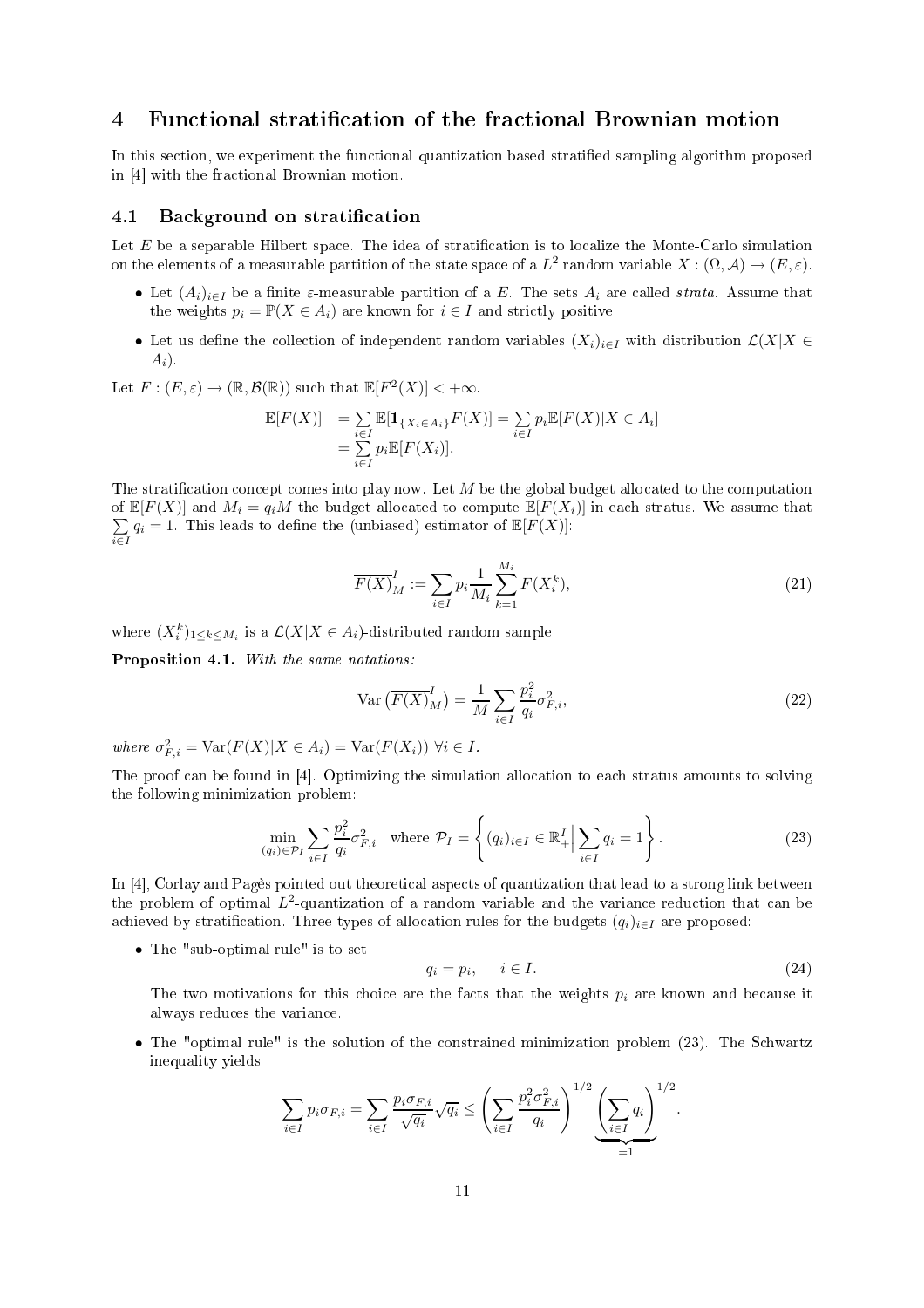As a consequence, the solution of the minimization problem corresponds to the equality case into the S
hwartz inequality. Hen
e the solution of the minimization problem is given by

$$
q_i^* = \frac{p_i \sigma_{F,i}}{\sum\limits_{j \in I} p_j \sigma_{F,j}}, i \in I
$$
\n(25)

and the corresponding minimal variance is given by  $\left(\sum_{i=1}^{n} x_i\right)^2$  $\sum_{i\in I} p_i \sigma_{F,i}$ <sup>2</sup>.

The counterpart of this method is that we do not know explicitly the solution  $(q_i^*)_{i\in I}$ . In [10], Étoré and Jourdain proposed an algorithm for adaptively modifying the proportion of further drawings in ea
h stratum, that onverges to the optimal allo
ation. This an be used in a general framework. Another practical solution would be to implement a simple prior rough estimation of the optimal allo
ation.

• The "Lipschitz optimal" rule. When the partition  $(A_i)_{i\in I}$  is a Voronoi partition associated with an optimal quantizer of  $X$ , Corlay and Pagès considered the setting

$$
q_i = \sigma_i, \quad i \in I,
$$
\n<sup>(26)</sup>

where  $\sigma_i$  is the local inertia of the random variable X,  $\sigma_i^2 = \mathbb{E} \Big[ |X - \mathbb{E}[X|X \in A_i]|^2 \Big| X \in A_i \Big].$ It is proved that this setting has a uniform efficiency among the class of Lipschitz continuous functionals. Moreover, local inertia  $(\sigma_i)_{i\in I}$  are known. This solution overcomes the "sub-optimal" choice" in every test done in  $[4]$ .

# 4.2 On the functional stratification of Gaussian processes

Here, we assume that X is an R-valued Gaussian process on  $[0, T]$ . We are interested in the value of  $\mathbb{E}[F(X_{t_0}, X_{t_1}, \cdots, X_{t_n})]$  where  $0 = t_0 \le t_1 \le \cdots \le t_n = T$  are  $n + 1$  dates of interest for the underlying process. Let us assume that  $\chi \in \mathcal{O}_{pq}(X,N)$  is a K-L product quantizer of X. The codebook associated with this product quantizer is the set of the paths of the form

$$
\chi_{\underline{i}} = \sum_{n \geq 1} \sqrt{\lambda_n^X} x_{i_n}^{(N_n)} e_n^X, \quad \underline{i} = \{i_1, \cdots, i_n, \cdots\},
$$

where  $(e_n^X, \lambda_n^X)$  is the Karhunen-Loève decomposition of the process X on  $[0,T]$  and  $x_{i_n}^{N_n}$  is the  $i_n$ th element of an optimal quantizer of size  $N_n$  of the standard one-dimensional Gaussian distribution.

We now need to be able to simulate the conditional distribution

$$
\mathcal{L}(X|X \in A_{\underline{i}})
$$

where  $A_{\underline{i}}$  is the slab associated with  $\chi_{\underline{i}}$  in the codebook.

To simulate the conditional distribution  $\mathcal{L}(X|X \in A_i)$ , we will:

- First, simulate the first K-L coordinates of X. The explicit simulation algorithm is available in  $[4]$
- Then simulate the conditional distribution of the marginals of the Gaussian process, its first coordinates being settled.

In this setting, the aim is to simulate the conditional distribution

$$
\mathcal{L}\Big(X_{t_0},\cdots,X_{t_n}\Big|\int_0^T X_s e_1^X ds,\int_0^T X_s e_2^X(s)ds,\cdots,\int_0^T X_s e_d^X(s)ds\Big) \tag{27}
$$

where  $(X_t)_{t\in}[0,T]$  is a  $L^2$  R-valued Gaussian process, and  $(e_k^X, \lambda_k^X)_{k\in\mathbb{N}^*}$  is the Karhunen-Loève system associated with the process  $X$ .

**Conditional simulation:** In  $[4]$ , two solutions are proposed for the simulation of the conditional distribution  $(27)$ .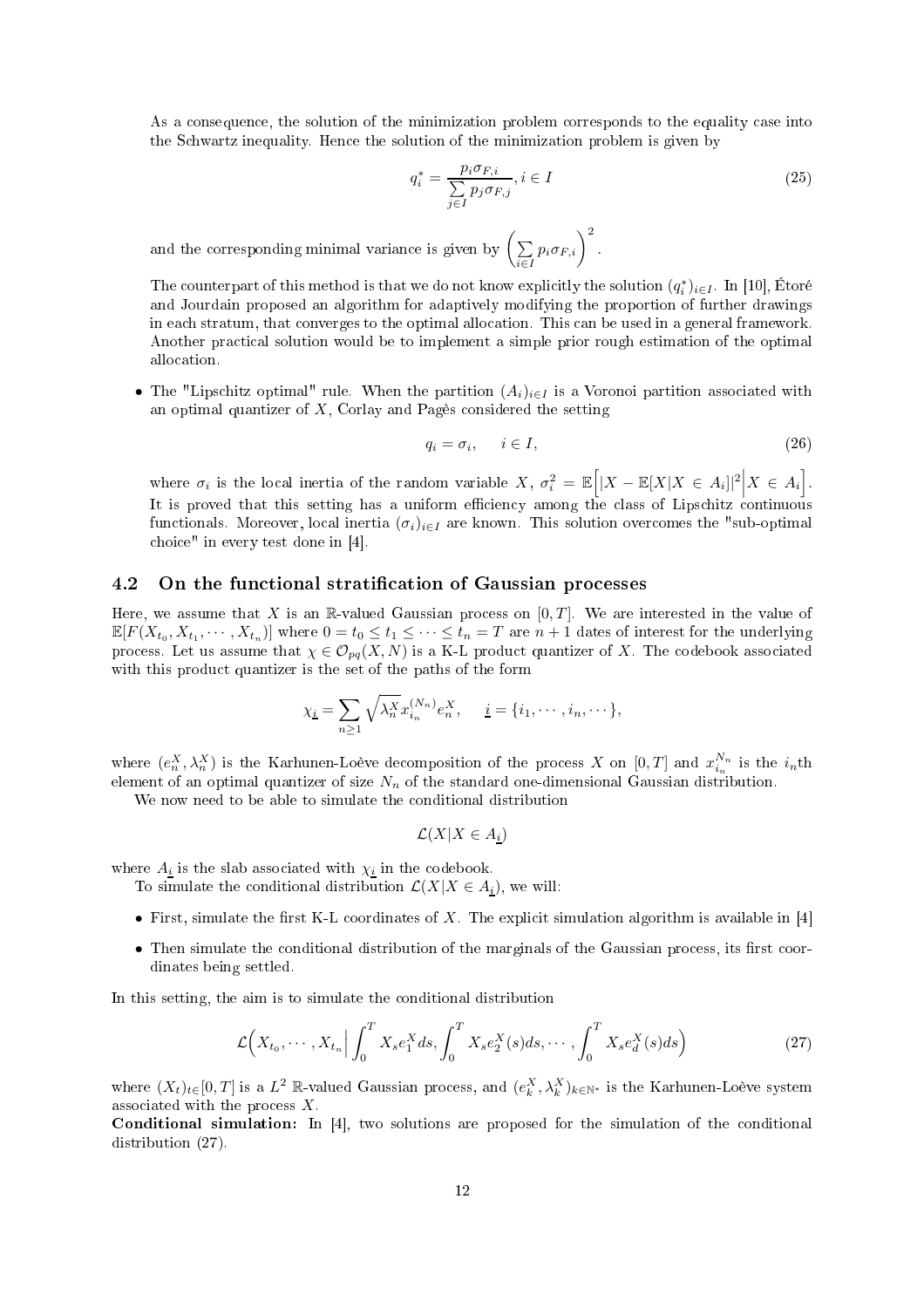- The first one is the naive Cholesky method for Gaussian vector simulation, which has a quadratic complexity in the number of time steps. This first simulation scheme was not competitive for linearly simulable pro
esses as the Brownian motion. In the following, we will mention this method as the brute for
e method.
- The other solution, detailed in [4] requires a prior simulation of the unconditional distribution of  $(X_{t_0}, \dots, X_{t_n})$  and has then a linear additional cost. This algorithm will be mentioned in the following as the *linear conditioning algorithm*. For Gaussian processes which have a linear simulation scheme in the unconditional case (as the Ornstein-Uhlenbeck process, the Brownian bridge and the Brownian motion), this method is of high interest.

## 4.3 The ase of the fra
tional Brownian motion

Possible methods for simulating the fractional Brownian motion on a schedule  $t_0 < t_1 < \cdots < t_n$  are

- the naive Cholesky method, that has quadratic complexity,
- and the circulant matrix method which has a  $O(n \ln(n))$  complexity [6, 22]. The circulant matrix method is also available for the multifractional Brownian motion [23].

No exa
t simulation s
heme with a linear omplexity exists for the fra
tional Brownian motion. Still, approximate method with linear omplexity exists. If we hoose the Cholesky method, there is no interest to use the linear conditioning algorithm proposed in [4]. The brute force Cholesky method is adapted to this situation.

In every other case, if the unconditional simulation method has smaller complexity, we have interest to use the linear conditioning algorithm which has a linear additional cost to the unconditional simulation.

In figure 8, we plot a few paths of the conditional distribution of the fractional Brownian motion with Hurst's parameter  $H = 0.3$  knowing that they belong to a given  $L^2$  Voronoi cell.



Figure 8: Plot of a few paths of the conditional distribution of the fractional Brownian motion with Hurst's parameter  $H=0.3$  on  $[0,3]$ , knowing that its path belong to the  $L^2$  Voronoi cell of the highlighted urve in the quantizer.

#### $4.4$ Gaussian process reconstruction

The first numerical test of the functional stratification of the fractional Brownian motion is a method to validate both the eigenfunction computation by the Nyström method and the functional stratification algorithm.

Indeed, one can rebuild the considered Gaussian process from its stratification. This yields the following simulation algorithm: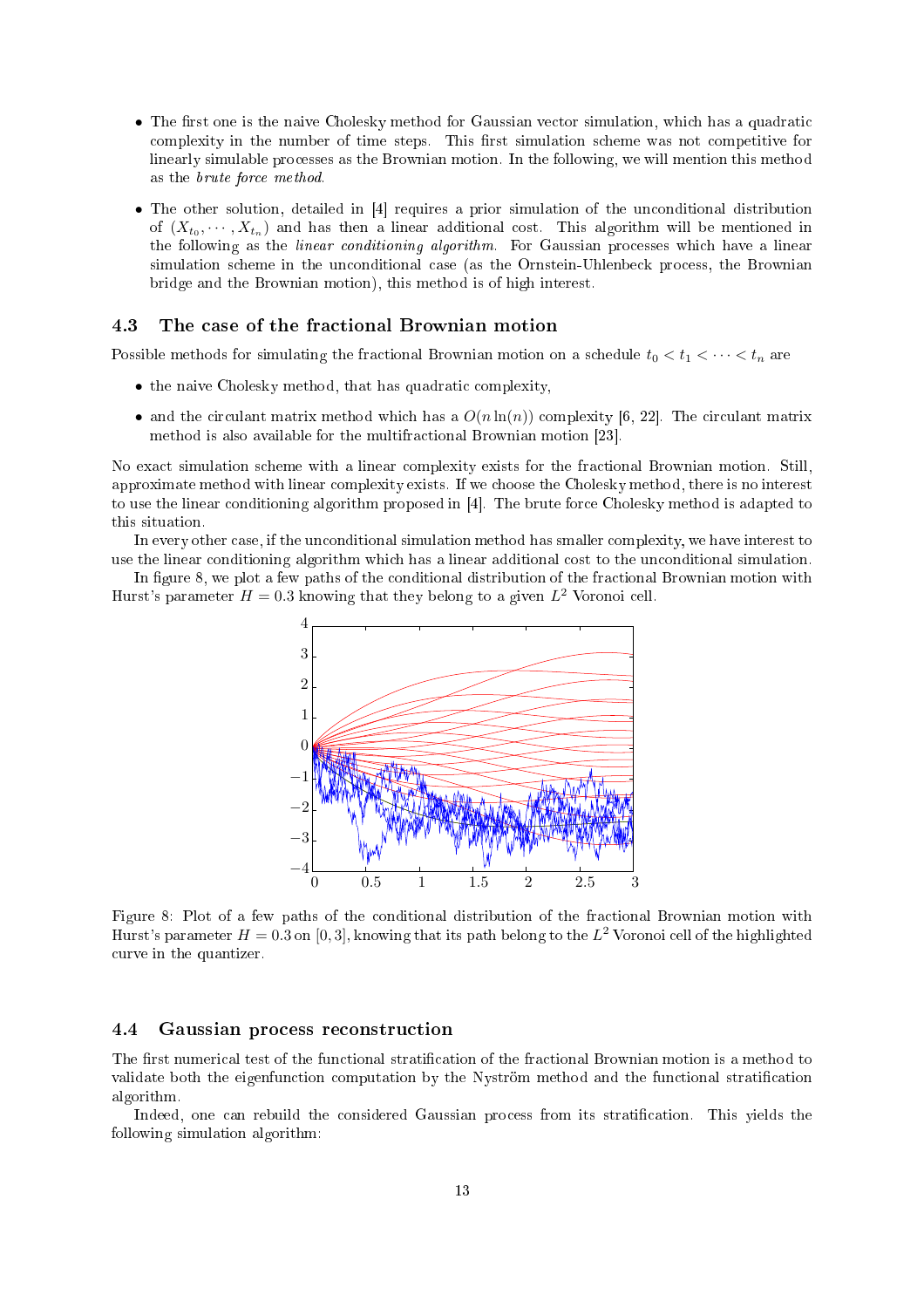- First, simulate the discrete weighted distribution of the strata index  $(i, p_i)_{i \in I}$  to select the strata.
- Then simulate the conditional distribution  $\mathcal{L}(X_{t_0}, \dots, X_{t_n} \big| X \in A_i)$  of the Gaussian process in the strata by the method des
ribed above.

The result should be distributed according to the distribution of the underlying Gaussian process. In table 9, we report the covariance structure  $\mathbb{E}[X_{t_i}X_{t_j}]_{1\leq i,j\leq n}$  estimated by a Monte-Carlo simulation when X is a fractional Brownian motion with Hurst's parameter  $H = 0.7$ . The tested schedule is  $(i\frac{T}{n})_{0 \le i \le n}$ with  $T = 1$  and  $n = 5$ . The product decomposition of the quantization is  $10 \times 5 \times 2$ .

| 0.105061 | 0.138629 | 0.15846  | 0.173817 | 0.186687 |
|----------|----------|----------|----------|----------|
| 0.138629 | 0.277258 | 0.330656 | 0.365844 | 0.394071 |
| 0.15846  | 0.330656 | 0.489116 | 0.557871 | 0.605929 |
| 0.173817 | 0.365844 | 0.557871 | 0.73168  | 0.813313 |
| 0.186687 | 0.394071 | 0.605929 | 0.813313 |          |

| 0.105141 | 0.138748 | 0.158596 | 0.173959 | 0.186824 |
|----------|----------|----------|----------|----------|
| 0.138748 | 0.277417 | 0.330885 | 0.366075 | 0.394372 |
| 0.158596 | 0.330885 | 0.489454 | 0.558177 | 0.606266 |
| 0.173959 | 0.366075 | 0.558177 | 0.731923 | 0.813579 |
| 0.186824 | 0.394372 | 0.606266 | 0.813579 | 1 0003   |

Figure 9: Theoretical (left) and estimated (right) covariance  $\mathbb{E}[X_{t_i}X_{t_j}]$  of the rebuilt fractional Brownian motion with  $H = 0.7$ . The number of generated paths for this Monte-Carlo simulation was  $1 \cdot 10^7$ .

In every tested case, when generating table 9, the theoretical value lies in the 95% confidence interval. These confidence intervals were not displayed for briefness. We obtain the same order of accuracy with other values of  $H \in (0, 1)$ .

#### 4.5 Application to option pricing

A stochastic integral with respect to the fractional Brownian motion has been introduced in [9] by Helliot and van der Hoek, and in [3] by Biagini, Øksendal, Sulem and Wallner. They proposed a generalization of the Bla
k-S
holes model. As in the lassi
al Bla
k-S
holes market, two assets are available:

• A risk-free asset whose price is given by

$$
dS_t^0 = rS_t^0 dt \tag{28}
$$

• and a risky asset whose price is given by

$$
dS_t = \mu S_t dt + \sigma S_t dB_t^H,\tag{29}
$$

where r,  $\mu$  and  $\sigma$  are constants and  $B<sup>H</sup>$  is fractional Brownian motion with Hurst parameter H.

It has been shown that this market presents no arbitrage opportunity and is complete. Moreover, the solution of the stochastic differential equation (29) is given by

$$
S_t = S_0 \exp\left(\sigma B_t^H + \mu t - \frac{1}{2}\sigma^2 t^{2H}\right). \tag{30}
$$

The following theorem, prooved in  $[9]$  deals with the price of a European call option.

**Theorem 4.2** (Fractional Black-Scholes Formula). The price at every time  $t \in [0, T]$  of a European call option with strike price  $K$  and maturity  $T$  is given by

$$
C(t, S_t) = S_t \mathcal{N}(d_1) - K e^{-r(T-y)} \mathcal{N}(d_2)
$$
\n(31)

where

$$
d_1 = \frac{\ln\left(\frac{S_t}{K}\right) + r(T - t) + \frac{\sigma^2}{2}(T^{2H} - t^{2H})}{\sigma\sqrt{T^{2H} - t^{2H}}}
$$
\n(32)

$$
d_2 = \frac{\ln\left(\frac{S_t}{K}\right) + r(T - t) - \frac{\sigma^2}{2}(T^{2H} - t^{2H})}{\sigma\sqrt{T^{2H} - t^{2H}}}
$$
\n(33)

This closed-form expression is used to benchmark our simulation scheme of the fractional Brownian motion.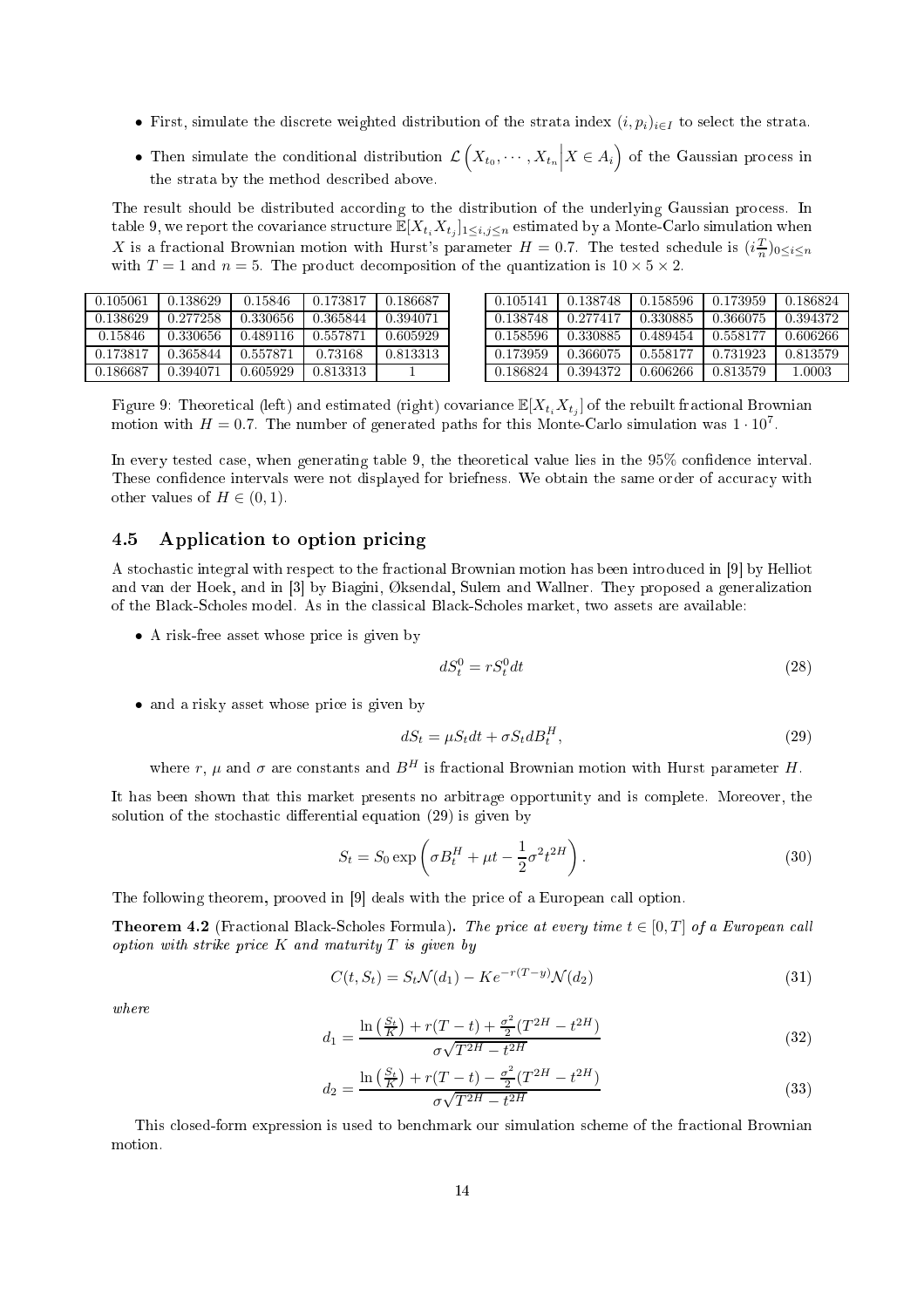#### 4.5.1 Ben
hmark with a Barrier option in the fra
tional Bla
k and S
holes model

Here, we benchmark the numerical method for a path dependent option in the case of a Barrier option in the fractional Black and Scholes model. For the sake of simplicity, we consider a log-normal Black and Scholes diffusion with no drift (no interest rate and no dividend). The chosen Hurst exponent is  $H = 0.3$ . The numerical results are reported in table 10.

The results are displayed for different values of the initial spot  $S$ , the strike  $K$ , the barrier  $B$ , the volatility  $\sigma$ , the maturity T and the number of equally spaced fixing dates n.

In this table, the first column corresponds to a simple Monte-Carlo estimator. The last three columns correspond to a stratified sampling estimator with different simulation allocation for each strata.

The "sub-optimal weights" column stands for the allocation budget of equation (24). The "Lip.optimal weights" column stand for the "universal stratification" budget allocation of equation (26). Both these two case have explicit allocation rules. Last column, "Optimal weights" corresponds to an estimation of the optimal budget allocation given in expression  $(25)$ .

| Parameters               | Simple             | Strat. Estimator    | Strat. Estimator     | Strat. Estimator   |
|--------------------------|--------------------|---------------------|----------------------|--------------------|
|                          | Estimator          | sub-optimal weights | Lip. optimal weights | Optimal weights    |
| $S = 100, K = 100$       | 12.5947            | 12.5674             | 12.5566              | 12.5890            |
| $B = 125, \sigma = 0.3,$ | [12.4429, 12.7466] | [12.4732, 12.6615]  | [12.4654, 12.6477]   | [12.5201, 12.6579] |
| $T = 1.5, n = 11$        | $Var = 600.5711$   | $Var = 230.8692$    | $Var = 216.3442$     | $Var = 123.5426$   |
| $S = 100, K = 100$       | 1.3412             | 1.3826              | 1.3613               | 1.3769             |
| $B = 200, \sigma = 0.3,$ | [1.2677, 1.4146]   | [1.3140, 1.4511]    | [1.3002, 1.4224]     | [1.3530, 1.4009]   |
| $T=1, n=11$              | $Var = 140.5978$   | $Var = 122.2808$    | $Var = 97.1538$      | $Var = 14.9352$    |

Figure 10: Numerical results for the Up In Call option, with  $100 = \times 5 \times 2$  stratas.

We notice that the quantization based stratified sampling method reduces noticeably the variance of the Monte-Carlo estimator. The universal stratification allocation rule (26) proposed in [4] overcomes the sub-optimal weight allocation. Moreover, the "optimal allocation" estimation yields a better variance reduction factor.

# Referen
es

- [1] Kendall E. Atkinson. The numerical solution of integral equation of the second kind. Cambridge Monographs on Applied and Computational Mathemati
s, 1999.
- [2] Vlad Bally, Gilles Pagès, and Jacques Printems. A quantization tree method for pricing and hedging multidimensional American options. *Mathematical Finance*, 15(1):119–168, 2005.
- [3] Francesca Biagini, Bernt Øksendal, Agnès Sulem, and Naomi Wallner. An introduction to whitenoise theory and malliavin calculus for fractional Brownian motion. Proceedings: Mathematical, Physical and Engineering Sciences,  $460(2041):347-372$ , 2004.
- [4] Sylvain Corlay and Gilles Pagès. Functional quantization based stratified sampling methods. 2010.
- [5] L.M. Delves and J.L. Mohammed. Computational methods for integral equations. Cambridge University Press, 1985.
- [6] C.R. Dietrich and Garry Neil Newsam. Fast and exact simulation of stationary Gaussian processes through circulant embedding of the covariance matrix. SIAM Journal Sci. Comput., 18:1088-1107., 1997.
- [7] Kacha Dzhaparidze and Harry van Zanten. A series expansion of fractional brownian motion. Probability theory and related fields,  $130:39-55$ ,  $2004$ .
- [8] Kacha Dzhaparidze and Harry van Zanten. Optimality of an explicit series expansion of the fractional brownian sheet. Statistics and probability letters, 71:295-301, 2005.
- [9] Robert J. Elliott and John van der Hoek. A general fractional white noise theory and applications to finance. *Mathematical Finance*,  $13(2):301-330$ ,  $2003$ .